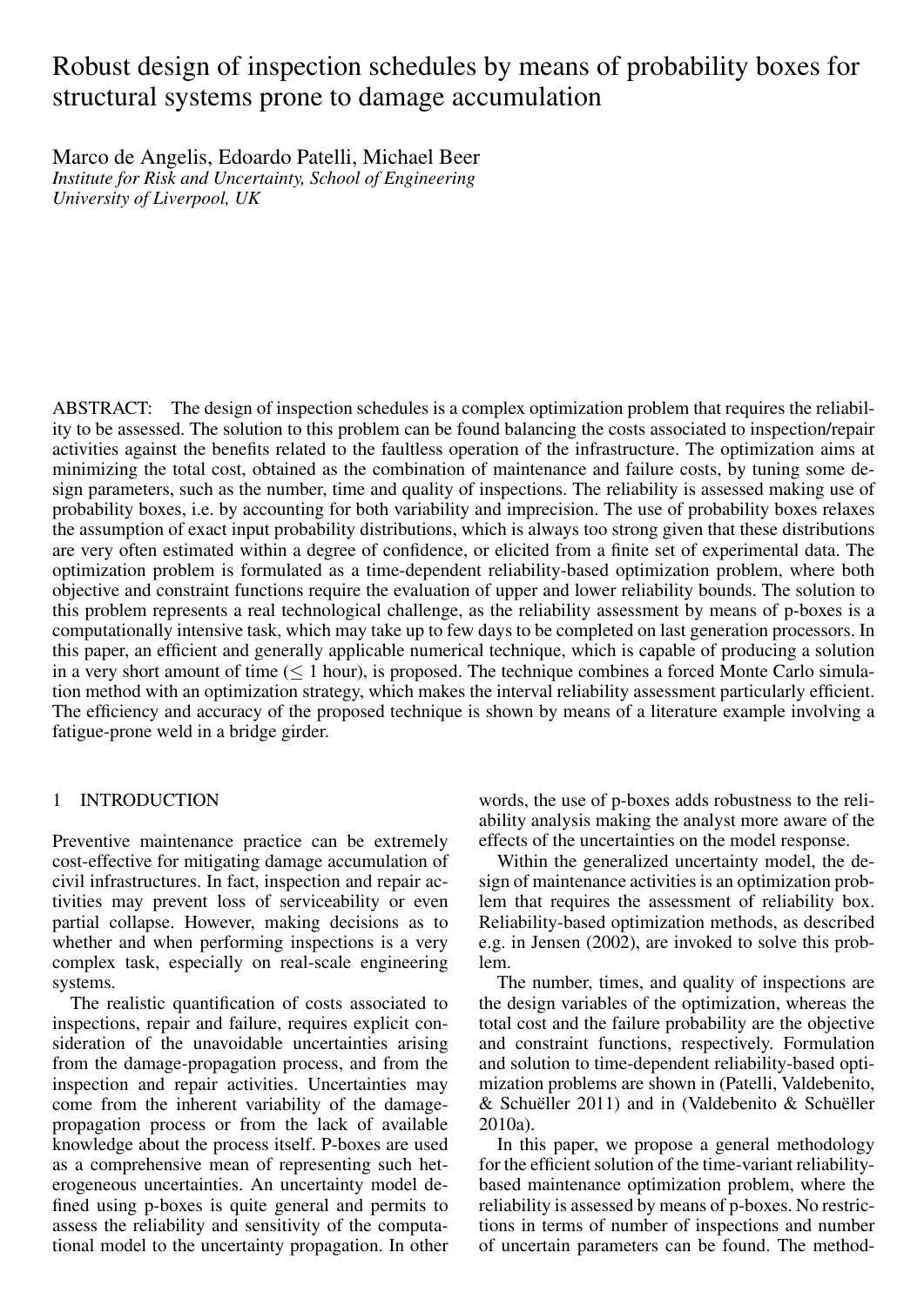ology is derived from the concept of forced Monte Carlo simulation, used to evaluate the availability of plants (Zio & Marseguerra 2002), and it is exploited to efficiently assess the time-variant reliability conditional to the inspection outcomes, requiring only the execution of computationally inexpensive functions.

Here, Genetic Algorithms are used to drive the global optimization, as the cost and constraint functions are stochastic and therefore, no information about the derivatives can be efficiently used to converge to the minimum. This comes with quite some more numerical burden, which, however, can be significantly alleviated resorting to code parallelization.

# 2 RELIABILITY ASSESSMENT WITH PROBABILITY BOXES

#### 2.1 *Brief introduction to probability boxes*

P-boxes extend the definition of reliability to an interval of possible alternatives, enclosed by a lower and a upper bound. In reliability and risk assessment, pboxes are invoked to represent what in literature is referred to as uncertainty of Type III, which include both aleatory and epistemic uncertainties. Let  $\overline{F}$  and  $F$  be non-decreasing function from the real line  $\mathbb R$  into [0, 1] and  $F \leq \overline{F}$  for all  $x \in \mathbb{R}$ . A p-box is the set of all non-decreasing functions  $F : \mathbb{R} \to [0, 1]$ , such that  $F(x) \leq F(x) \leq \overline{F}(x)$ .

#### 2.2 *P-box convolution by means of Monte Carlo simulation*

A Dempster-Shafer structure can be seen as the "discrete" equivalent of a p-box and it is key for the reliability assessment of systems. The input-output convolution of p-boxes, in practice, is performed by using Monte Carlo simulation techniques (Kreinovich, Bernat, Borrett, Mariscal, & Villa 1991). Reliability assessment is, therefore, performed by i) sampling the equivalent D-S structure of the p-boxes, ii) obtaining the output D-S structure, iii) and ultimately estimating the failure probability bounds.

# 2.3 *Failure probability upper and lower bounds*

Let  $\mathcal{G} : \mathbb{R}^n \to \mathbb{R}$  be the system performance function,  $\theta \in \mathbb{R}^n$  be a vector of p-boxes, and  $\Omega_F$  be the domain of unacceptable states (or failure domain), such that  $\Omega_F = {\theta : \mathcal{G}(\theta) \leq 0}$ . The system performance is evaluated as  $g = \mathcal{G}(\boldsymbol{\theta})$ . Each focal element,  $\overline{\boldsymbol{\theta}}^{\{s\}}$ , of the D-S structure is propagated throughout the system, and the corresponding image is obtained as

$$
\mathcal{G}(\overline{\underline{\theta}}^{\{s\}}) = [\underline{g}, \overline{g}]^{\{s\}};
$$
\n(1)

where,

$$
\underline{g} = \min_{\boldsymbol{\theta} \in \underline{\overline{\boldsymbol{\theta}}}^{\{s\}}} \mathcal{G}(\boldsymbol{\theta}); \quad \overline{g} = \max_{\boldsymbol{\theta} \in \underline{\overline{\boldsymbol{\theta}}}^{\{s\}}} \mathcal{G}(\boldsymbol{\theta}). \tag{2}
$$

The propagation of individual focal elements leads to the failure probability bounds, obtained using the plausibility and belief function as

$$
\overline{p_F} = \lim_{N_s \to \infty} \sum_{\mathcal{G}(\overline{\underline{\theta}}^{\{s\}}) \cap \Omega_F \neq \emptyset}^{N_s} m(\mathcal{G}(\overline{\underline{\theta}}^{\{s\}}));
$$
(3)

$$
\underline{p_F} = \lim_{N_s \to \infty} \sum_{\mathcal{G}(\underline{\overline{\theta}}^{\{s\}}) \subseteq \Omega_F}^{\{N_s\}} m(\mathcal{G}(\overline{\underline{\theta}}^{\{s\}})); \tag{4}
$$

where,  $m$  is the mass associated to each focal element of the D-S structure. Note that in Eq. 3 the summation is extended to all focal elements whose intersection with the failure domain is not empty, while in Eq.4 the summation is extended to all focal elements that are entirely contained in the failure domain.

Any distribution function contained within the bounding CDFs, even not belonging to any parental distribution model, can be considered for the problem solution. This implies that the failure probability bounds obtained using this approach, are always wider than those obtained from the parametric approach, because a greater set of candidates is searched for. The failure probability bounds are obtained by computing plausibility and belief of the output D-S structure as shown in Eq.3 and Eq.4.

One major limitation of this non-parametric approach, despite its efficiency, is the difficulty in identifying the input distribution functions that are responsible for the failure probability bounds. This issue is also known in literature as the tracking problem.

# 3 OPTIMIZATION OF MAINTANENCE COSTS

Two main different classes of costs are considered:

- costs due to inspection and repair,  $C_I + C_R$ ,
- costs of failure,  $C_F$ .

It is assumed that manufacturing costs are deterministic as they are linked to construction and usage of materials. Note that, as pointed out in Valdebenito & Schueller  $(2010b)$ , the costs of repair and failure are obtained as expected values,  $E[\cdot]$  as they are obtained from the estimation of repair and failure probability respectively.

#### 3.1 *Costs due to inspections and repair*

The cost due to inspections depends on inspection quality,  $q$ , and on the inspection times,  $t^{\text{insp}}$ , and can be expressed as

$$
C_I(q, \mathbf{t}^{\text{insp}}) = c_I q \eta(\mathbf{t}^{\text{insp}}); \tag{5}
$$

where,  $c_I$ , is a fixed unit cost, and q (see Eq.7) quantifies the quality of inspections. In the Eq.5 the function

$$
\eta(t) = \frac{1}{(1+s)^t};\tag{6}
$$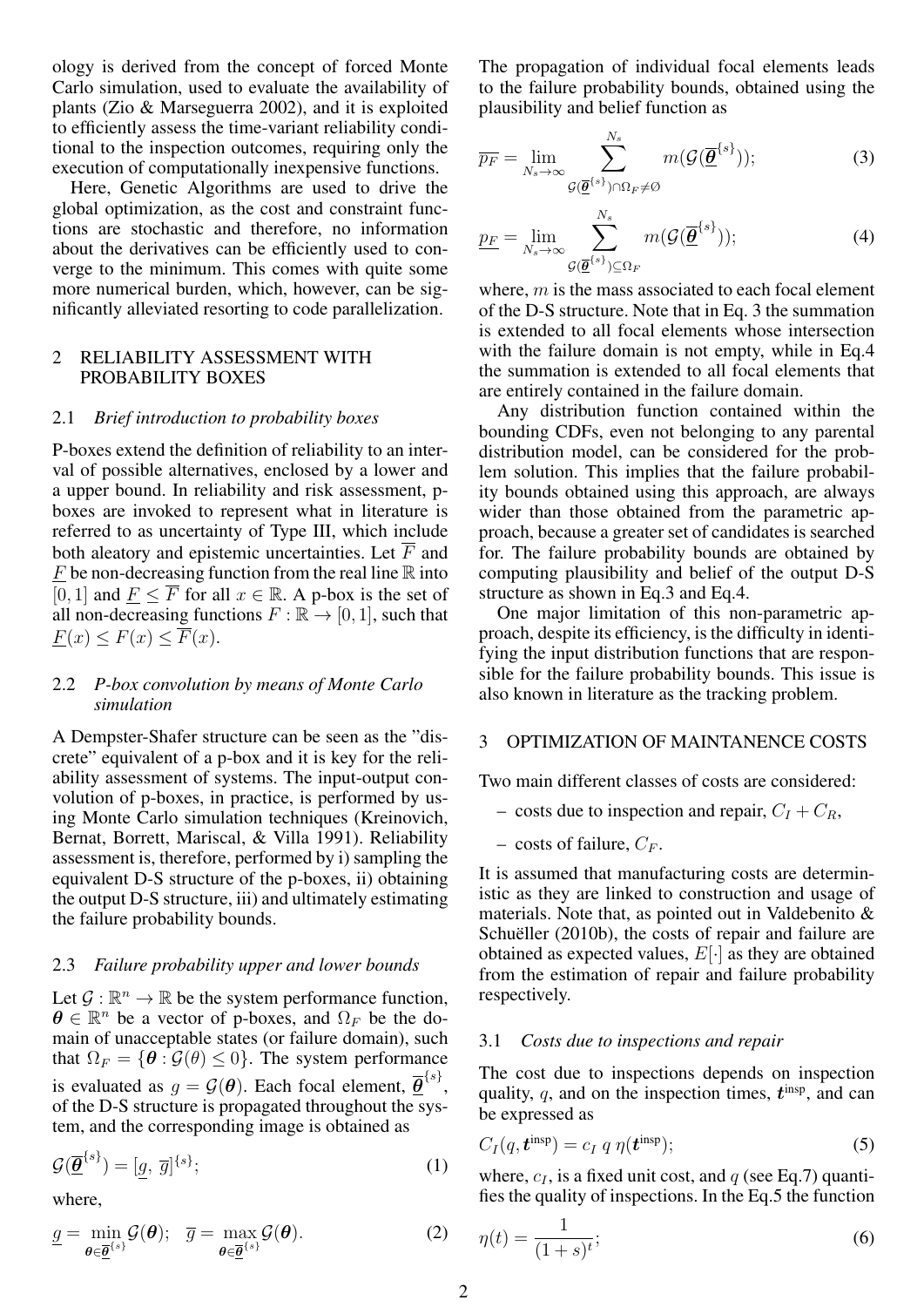is a discount function of discount rate, s. Costs due to repair are present only if repair takes place. Hence they depend on the probability of repair,  $p_R(q, t)$ . The probability of repair, is linked to the probability of detecting the damage within an inspection, POD, which in turns depends on the inspection quality,  $q$ , the level of damage,  $D(t)$ , and the technique used to spot the flaw. For example, in fatigue-prone metallic components, non-destructive inspection (NDI) techniques can be used. NDI techniques have an associated probability of detection, which can be modeled as

$$
POD(t) = (1 - p_0) (1 - e^{q (f_1 - f_2 D(t))}); \tag{7}
$$

where,  $p_0$ , is the probability of not detecting a large crack, while  $f_1$  and  $f_2$  are constants that depend on the specific NDI technique. The cost of repair can thus be expressed as

$$
E[C_R(q, \mathbf{t}^{\text{insp}})] = c_R E[p_R(q, \mathbf{t}^{\text{insp}})] \eta(\mathbf{t}^{\text{insp}}); \tag{8}
$$

where,  $c_R$  is a fixed unit cost, and  $p_R$  is, clearly, a function of the inspection times. Note that in some cases, the unit cost of repair can be very small or sometimes negligible compared to the cost of inspection.

# 3.2 *Cost of failure*

The cost of failure depends on the quality, q, as well as on the state of damage,  $D(t)$ . Here, failure cost can be expressed as

$$
E[C_F(q, \mathbf{t}^{\text{insp}}, t)] = c_F E[p_F(q, \mathbf{t}^{\text{insp}}, t)]; \qquad (9)
$$

where,  $c_F$  is a fixed unit cost associated with failure, partial collapse, or unavailability, and  $p_F(q, \boldsymbol{t}^{\text{insp}}, t)$  is the failure probability, calculated as in the next Section (see Sec.4). Note that the failure probability depends on both the inspection times,  $t^{\text{insp}}$ , and on the time when the reliability is assessed,  $t$ , as it will be explained in the next section.

## 3.3 *Total cost of maintenance*

The total cost of maintenance is

$$
E[C_M] = C_I + E[C_R] + E[C_F].
$$
\n(10)

#### 3.4 *Formulation of the optimization problem*

The maintenance problem can be generally formulated as a constrained optimization problem, where the constraint represents the limit state safety level that the system has to comply with. Here, the following formulation of the optimization problem is considered

minimize  $q \in \mathbb{R}^+, t^{\text{insp}} \in [0, T_M]^N$  $E[C_M(q,\boldsymbol{t}^{\rm insp},t)]$ subject to  $p_F(q, t^{\text{insp}}, t) \leq p_F^{\text{critic}}$  $(11)$ 

where,  $p_F^{\text{critic}}$  is determined by a prescribed limit state safety level. The problem of Eq.11 is addressed using the penalty function

$$
\psi(c) = 1 - e^{\alpha |\min(0, c)|};\tag{12}
$$

which is a function of the constraint

$$
c = -\log_{10}\left(p_F(q, \boldsymbol{t}^{\text{insp}}, t)\right) + \log_{10}\left(p_F^{\text{critic}}\right); \tag{13}
$$

where, the constraint is satisfied if  $c > 0$ . The problem of Eq.11 can, thus, be reformulated into an equivalent unconstrained problem, as

$$
\underset{q \in \mathbb{R}^+,\ \boldsymbol{t}^{\text{insp}} \in [0,T_M]^N}{\text{minimize}} \quad E[C_M(q,\boldsymbol{t}^{\text{insp}},t)] + y \ \psi(c);\tag{14}
$$

where,  $y$  is a penalty factor, which value can be chosen knowing the order of magnitude of the minimum value of the objective function.

# 4 EFFICIENT MONTE CARLO STRATEGY FOR THE RELIABILITY ASSESSMENT

The present numerical strategy is derived from the concept of forced MC simulation described in (Zio & Marseguerra 2002). The strategy is based on the computation of weights,  $w$ , which account for the probability of detection and can be computed at any inspection time by reusing the results from the same reliability analysis.

# 4.1 *Time-variant reliability and failure probability assessment*

As the system,  $S(t)$ , evolves in time, so does the level of damage,  $D$ , of specific components. The damage can be expressed as a function,  $D = D(\theta, t) = D_{\theta}(t)$ , of some input parameters  $\theta$ , that can be used to quantify the level of damage. In this paper, damage manifests as fatigue, and the computational model is governed by the Paris-Erdogan's law (Paris & Erdogan 1963). Thus, the input vector,  $\theta$ , includes the initial crack length, the effective stress range, the shape ratio and any other coefficients of the law. The timevariant reliability is obtained via definition of a critical threshold of damage,  $d<sup>thres</sup>$ , as

$$
r(t) = 1 - P[D_{\theta}(t) \ge d^{\text{thres}}];\tag{15}
$$

Both  $d<sup>thres</sup>$  and  $D_{\theta}(t)$  are uncertain quantities with associated probability distribution functions. The timevariant reliability is obtained as

$$
r(t) = 1 - \int_{D(\boldsymbol{\theta},t) \ge d^{\text{thres}}} h(\boldsymbol{\theta}) \, d\boldsymbol{\theta};
$$
 (16)

where,  $h$  is the joint density function of the random vector  $\theta$ . For simplicity, the capacity  $d<sup>thres</sup>$  has been included in the input vector,  $\theta$ . By means of the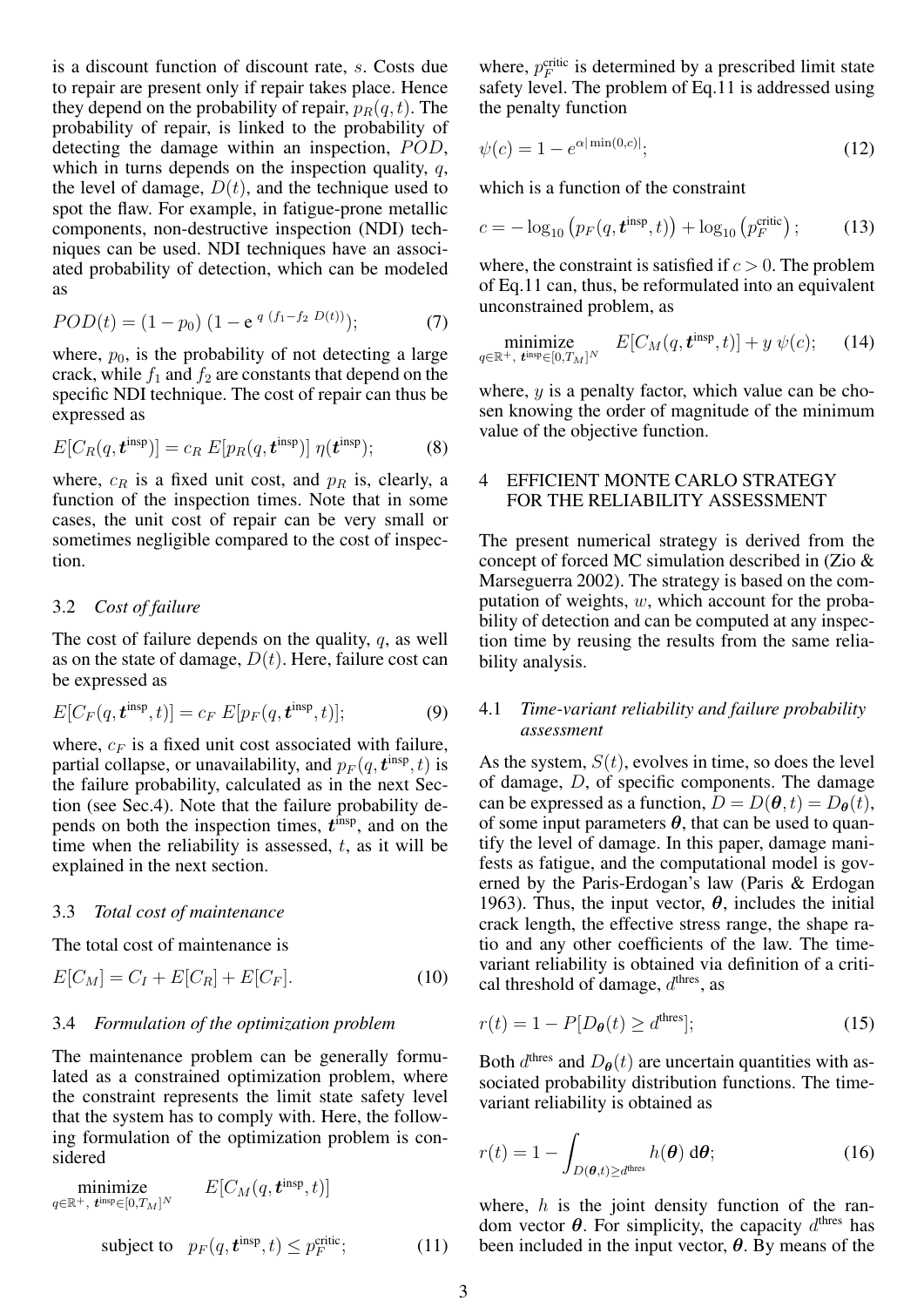Monte Carlo method the time-variant failure probability,  $p_F(t)$ , can be calculated as

$$
p_F(t) = \int_{-\infty}^{\infty} \cdots \int_{-\infty}^{\infty} \mathcal{I}(\boldsymbol{\theta}, t) \, h(\boldsymbol{\theta}) \, \mathrm{d}\boldsymbol{\theta};\tag{17}
$$

where,  $\mathcal{I}(\theta, t) \in \{0, 1\}$  is the indicator function, which is 1 only if  $D(\theta, t) \ge d^{\text{thres}}$ .

#### 4.2 *Formulation of the maintenance problem*

The maintenance problem requires the evaluation of the reliability,  $r(t)$ , over the period of time,  $t \in$  $[0, T_M].$ 

With no inspections  $(N = 0)$ , the reliability can be assessed as in Eq.16 and estimated as in Eq.17. When inspections are considered, i.e.  $N > 0$ , the reliability of the system is conditional to the inspection outcomes. The reliability is a function of two different times: the actual time  $t$ , when the reliability is assessed, and the inspection time,  $t^{\text{insp}}$ , when the inspections are performed. In general, i.e. when  $N$  inspections are considered, the reliability is given by the conditional probability,

$$
r(t) =
$$
\n
$$
1 - P\left[D(t) \ge D^{\text{thres}} \mid t_1^{\text{insp}} < \dots < t_N^{\text{insp}} < t\right].
$$
\n(18)

The optimal inspection time is naturally between the following two limiting cases. If inspections are performed too early,  $t^{\text{insp}} << T_M$ , nearly no damage will be found, and hence no repair will take place. As a consequence the reliability will only be improved marginally, or even not improved at all. On the other side, if inspections are done too late,  $t^{\text{insp}} \simeq T_M$ , the probability of detection would be large (because directly related to the level of damage), but it is likely that the system will have already failed, thus, the inspection will not be effective.

#### 4.2.1 *Assumptions*

In order to better illustrate the procedure and without restricting the generality of the approach two simple assumptions are made:

- 1. Any inspection is followed by only two outcomes: either the flaw is detected or not. If a flaw is detected repair takes place, which action is assumed to be perfect, i.e. after repair  $D(t > t^{insp}) = 0.$
- 2. Only preventive maintenance is considered. If the critical threshold is exceeded at the time of inspection, the component is not repaired. That is, if failure has occurred, repair actions will not take place.

#### 4.2.2 *Classification of events and total failure probability*

In order to calculate the reliability as defined in Eq.18, mutually exclusive events are classified. Among all four main classes of events are identified:

- the failure event,  $F_i = [D(t_i^{\text{insp}})]$  $\binom{\text{insp}}{i}$  >  $D^{\text{thres}}$ , at the time of the  $i$ -th inspection,
- the failure event,  $F_t = [D(t) > D^{\text{thres}}]$ , at the evaluation time t,
- the repair/detection event,  $R_i = [\delta(t_i^{\text{insp}})]$  $\binom{\text{insp}}{i} = 1$ , at the time of the  $i$ -th inspection,
- the event  $\overline{R_i} = [\delta(t_i^{\text{insp}})]$  $\binom{\text{insp}}{i} = 0$ , i.e. the event of nonrepair/non-detection;

where,  $\delta \in \{0, 1\}$  is a binary random variable to characterize the outcome of inspections, which mass function is

$$
\delta(t) = \begin{cases} 1 \text{ (success)} & \lambda_D(t) \\ 0 \text{ (failure)} & 1 - \lambda_D(t) \end{cases};\tag{19}
$$

where,  $\lambda_D(t) = POD(D_{\theta}(t))$  is the likelihood of detecting the flaw during inspection.

The probability of the failure event can be obtained as

$$
P[F] = (20)
$$
  

$$
\sum_{j=1}^{N+1} P\left[F_{N-j+2} \cap (\overline{F_{N-j+1}})\right] \prod_{k=0}^{N-j+1} P\left[(\overline{R_k})\right];
$$

where, for simplicity, the summation has been extended to  $N + 1$  to include the failure event at the observation time  $F_t = F_{N+1}$ .

#### 4.3 *An efficient advanced MC simulation approach*

An expression for the estimation, by means of MC simulation, of the failure probability conditional to the inspection outcomes, is derived from Eq.20 as

$$
\hat{p}_F(t) = \tag{21}
$$

$$
\frac{1}{N_S} \sum_{s=1}^{N_S} \left( \sum_{i=1}^N \left( 1 - \left( 1 - \delta_i^{\{s\}} \right) \mathcal{I}(\boldsymbol{\theta}^{\{s\}}, t_i) \mathcal{I}(\boldsymbol{\theta}^{\{s\}}, t_{i+1}) \right) \right)
$$

$$
\prod_{k=0}^{i-1} \left( 1 - \delta_k^{\{s\}} \right) + \mathcal{I}(\boldsymbol{\theta}^{\{s\}}, t) \prod_{k=1}^N \left( 1 - \delta_k^{\{s\}} \right) \right).
$$

where,  $t_i = t_i^{\text{insp}}$  $\sum_{i}^{\text{insp}}$ ,  $\delta_i = \delta(t_i^{\text{ insp}})$  $\binom{\text{insp}}{i}$ , and the indicator function is

$$
\mathcal{I}(\boldsymbol{\theta},t) = \begin{cases} 1, & \text{if } D_{\boldsymbol{\theta}}(t) \ge D^{\text{thres}} \\ 0, & \text{otherwise} \end{cases} . \tag{22}
$$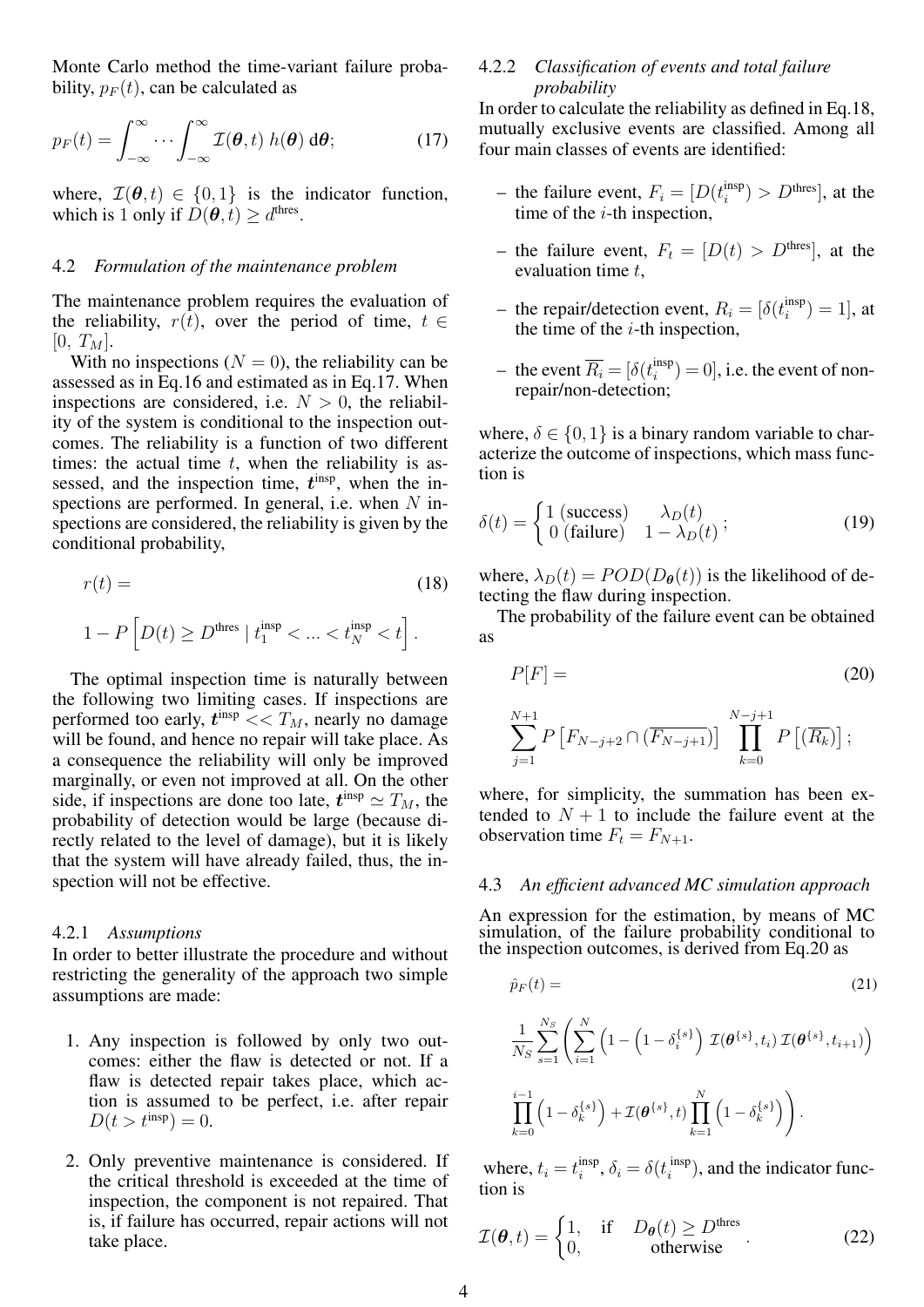From the expression of Eq.21 follows that a full simulation needs to be performed any time the inspection time vector,  $t<sup>insp</sup>$ , changes, as new inspection outcomes have to be generated. This limitation can be removed noting that the expected value of  $\delta(t)$  equals the probability of detection

$$
w(t) = E[\delta(t)] = \tag{23}
$$

$$
\lim_{N_S \to \infty} \frac{1}{N_S} \sum_{s=1}^{N_S} \delta(t)^{\{s\}} = E[POD(D(\boldsymbol{\theta}, t))].
$$

The aforementioned expected value can be used in Eq.21 as a weight to avoid generating new outcomes any time a different inspection time is picked. This will make it possible to use results coming from the same reliability analysis for every selected inspection time. This leads to the estimation of the failure probability as

$$
\hat{p}_F(t) = \tag{24}
$$

$$
\frac{1}{N_S} \sum_{s=1}^{N_S} \left( \sum_{i=1}^N \mathcal{I}(\theta^{\{s\}}, t_i) \left( 1 - (1 - \hat{w}_i) \mathcal{I}(\theta^{\{s\}}, t_{i+1}) \right) \right)
$$
\n
$$
\prod_{k=0}^{i-1} (1 - \hat{w}_k) + \mathcal{I}(\theta^{\{s\}}, t) \prod_{k=1}^N (1 - \hat{w}_k) \right);
$$
\n(25)

where, this time the samples  $\theta^{\{s\}}$  are generated once and for all. An equivalent alternative and more efficient way to compute Eq.24 without the use of a "for" loop, over the number of samples  $N<sub>S</sub>$ , is by means of

$$
\hat{p}_F(t) = \tag{26}
$$

$$
\frac{1}{N_S} \sum_{s=1}^{N_S} \left( \mathcal{I}(\boldsymbol{\theta}^{\{s\}},t) \prod_{j=1}^N 1 - \hat{w}_j \left( 1 - \mathcal{I}(\boldsymbol{\theta}^{\{s\}},t_j) \right) \right).
$$

# 4.4 *Total and partial probability of repair*

By means of the direct approach, the probability of repair can be calculated for the  $i$ -th inspection as

$$
p_{R_i} = \lim_{N_S \to \infty} \frac{1}{N_S} \sum_{s=1}^{N_S} \prod_{k=1}^i \delta_k^{\{s\}}.
$$
 (27)

By inverting the order of summation and product sequence, the probability of repair for the  $i$ -th inspection can be calculated as

$$
p_{R_i} = \lim_{N_S \to \infty} \prod_{k=1}^i \frac{1}{N_S} \sum_{s=1}^{N_S} \delta_k^{\{s\}} = \prod_{k=1}^i w_k.
$$
 (28)

The estimator for the total probability of repair, after all inspections have been performed, is obtained using a finite sample set of  $N<sub>S</sub>$  samples as

$$
\hat{p}_R = \prod_{k=1}^N \hat{w}_k.
$$
\n(29)

Table 1: Mission time and annual frequency

|          | Value Unit |         | Description                                 |
|----------|------------|---------|---------------------------------------------|
| $E[\nu]$ | 7.5        | [years] | $[10^6$ cycles/year Annual number of cycles |
| $T_M$    | - 50       |         | Mission time                                |



Figure 1: Illustration of structural detail and crack

#### 5 NUMERICAL EXAMPLE

In this section a welded connection, taken from Lukic & Cremona (2001), is under consideration. Welds are particularly weak to damage accumulation as imperfections may form and grow under cyclic loading. The analyzed weld with associated defect is shown in Fig.1. From the picture it can be appreciated that the crack propagates from the weld toe towards the bottom mining the integrity of the structural connection. The crack propagation phenomenon is modelled using the Paris-Erdogan law, by means of

$$
\frac{\mathrm{d}a}{\mathrm{d}N} = C\left(\Delta K\right)^m; \tag{30}
$$

where,  $a$  is the crack length,  $N$  is the number of loading cycles,  $\Delta K$  is the stress intensity factor range, and  $C$  and  $m$  are two material parameters. In this study no threshold is put on the  $\Delta K$  values, thus, it is assumed that all loading cycles count on damage. Eq. 30 is solved implicitly by means of numerical integration. The stress intensity factor range is a function of the crack length

$$
\Delta K = Y(a) M(a) \Delta S \sqrt{\pi a};\tag{31}
$$

where,  $Y(a)$  is the stress intensity correction factor, and  $M(a)$  is the stress concentration factor, which are also function of the crack shape,  $a/c$ , the flange thickness,  $b$ , the flange width  $w$ , the weld height,  $h$ , and the weld angle,  $\phi$  (see e.g. Figure 1). In order to solve Eq. 30 a target life time (or mission time),  $T_M$ , of the structural component has to be selected, as shown in Table 1. From the rain-flaw histogram (loading analysis) it is possible to derive the annual number of cycles,  $\nu$ , which multiplied by the target life time, in years, provides the total number of cycles at the mission time. Thus, the number of cycles at the target life time is  $N_{max} = \nu \cdot T_M$ .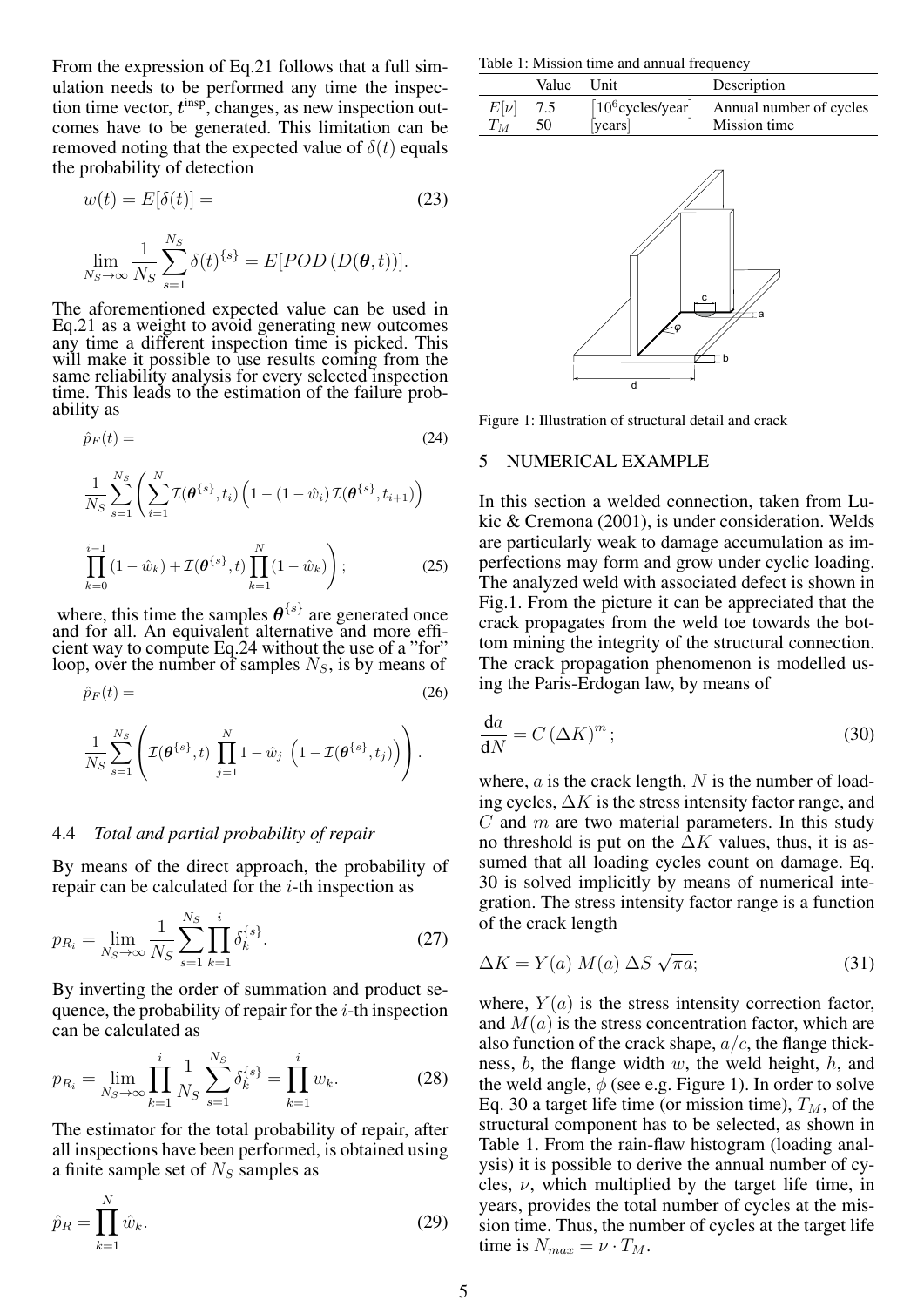#### 5.0.1 *Uncertainties*

In this example p-boxes are obtained from given distribution functions considering their distribution moments as bounded real intervals. The parental distribution models are defined for all of those inputs that are known to have a certain distribution, or as Gamma distribution otherwise. The uncertainty model is constructed from the nominal values of mean and standard deviation of Table 2, by adding increasing levels of imprecision. The material quantities  $ln(C)$  and m show a strong negative Gaussian correlation, which is usually close to 0.99. However, the correlation coefficient is never a precise number and here it is assumed to range in the following bounded interval  $\bar{\rho} = [-0.995, -0.935]$ . Here, the relative uncertainty factor  $e_I \in [0, 1]$  defines the level of imprecision for the uncertain quantities, so, for instance, the bounded interval of the mean value of quantity  $i$  is

$$
\underline{\overline{\mu}}_{i} = [\tilde{\mu}_{i} (1 - e_{I}), \tilde{\mu}_{i} (1 + e_{I})]; \qquad (32)
$$

where,  $\tilde{\mu}_i$  is the central (nominal) mean value of quantity i. In Table 2, the bounded intervals for mean and standard deviation corresponding to two different levels of imprecision are shown. With the above uncertainty definition, the analyst can relax the assumption of using exact values for the probability distribution definition, which is always too strong at this stage of the analysis. Moreover, by means of uncertainty propagation, it is possible to appreciate the output sensitivity to the amount of uncertainty. This helps recognizing the relative importance of the computational model parameters on the output uncertainty.

#### 5.1 *Failure probability sensitivity*

Self-contained measure of global sensitivity can be extracted from such a general uncertainty model, using pinching. Here, pinching is performed replacing the input quantity with a precise distribution function corresponding to the central values of Table 2. The sensitivity measure is obtained as

$$
S_{\theta_i} = \left| 1 - \frac{U(\theta_{\sim i})}{U(\boldsymbol{\theta})} \right|;
$$
\n(33)

where,  $U(\theta_{\sim i})$  is the amount of uncertainty outputted pinching parameter  $\theta_i$ , and  $U(\boldsymbol\theta)$  is the total amount of uncertainty. The procedure is repeated for every input quantity, pinching the inputs one by one. The amount of uncertainty is computed as

$$
U(\theta_{\sim i}) = \ln(\overline{p_F}(\theta_{\sim i})/p_F(\theta_{\sim i})).
$$
\n(34)

The global sensitivity analysis was performed choosing 4 different levels of imprecision to better explore the response of the model to the amount of uncertainty. The analysis led to the results shown in Figure 2, where clearly the most important input quantity is the material parameter,  $m$ , followed by the stress range  $\Delta S$ , the annual number of cycles,  $\nu$ , and the material parameter, C.



Figure 2: Global sensitivity on the failure probability is obtained pinging one input at a time

Table 3: Unit cost for the numerical example

| Cost                 | Value          | Description                   |
|----------------------|----------------|-------------------------------|
| $c_I$                | 5000           | Unit cost of inspection       |
| $c_R$                | 500            | Unit cost of repair           |
| $c_F$                | $5 \cdot 10^5$ | Unit cost of failure          |
| $\boldsymbol{r}$     | $10^{-3}$      | Discount rate                 |
| $p_F^{\text{thres}}$ | $10^{-3}$      | Failure probability threshold |

#### 5.2 *Definition of constraint and cost function*

It is recalled that the inspection time vector and the inspection quality are the design variables of the problem. The input unit costs used in this example are reported in Tab.3. In this example the objective is represented by upper bound cost function. Upper and lower bounds of the total cost are displayed in Fig.3, as a function of the first inspection time with fixed inspection quality,  $q = 1$ . From Fig.3, it can be appreciated the influence of just  $1\%$  of imprecision on the solution of the optimization. For the cost upper bound the minimum is located at 27 years, while for the lower bound the minimum is at about 36 years. Equivalently, the failure probability has two different minima, one for the upper and one for the lower bound, as shown in Fig.4. The constraint is defined so that no acceptable solution carries a failure probability upper



Figure 3: Total cost upper and lower bounds define the set of possible states and candidate solutions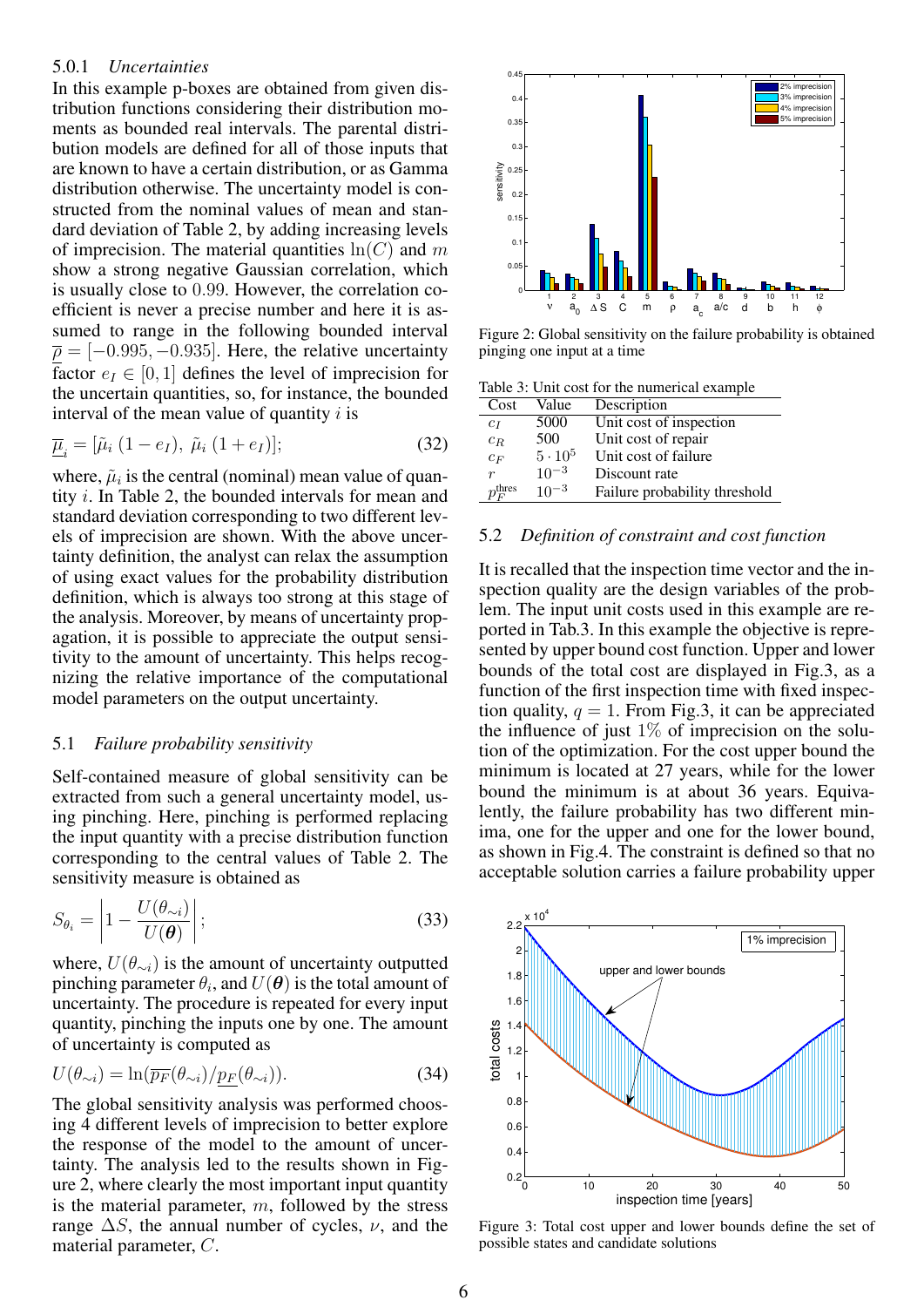Table 2: Central values and bounded intervals for the mean and standard deviation of the input p-boxes

| P-box                              |              |         | Central values     |                           | Relative uncertainty: $e_I = 0.05$     |
|------------------------------------|--------------|---------|--------------------|---------------------------|----------------------------------------|
| $\theta_i$                         | Distribution | $\mu_i$ | $\tilde{\sigma}_i$ | $\overline{\mu}_{i}(5\%)$ | $\overline{\underline{\sigma}}_i(5\%)$ |
| $\nu  10^6$ cycles/year]           | Lognormal    | 7.5     | 0.5                | [7.125, 7.875]            | [0.475, 0.525]                         |
| $a_0$ [mm]                         | Lognormal    | 0.125   | 0.045              | [0.119, 0.131]            | [0.043, 0.047]                         |
| $\Delta S$ [MPa]                   | Gamma        | 7.800   | 0.100              | [7.410, 8.190]            | [0.095, 0.105]                         |
| $ 10^{-13} $<br>$C^*$<br>mm/cycles | Lognormal    | 2.500   | 0.923              | [2.375, 2.625]            | [0.877, 0.969]                         |
| $m^*$                              | Normal       | 3.000   | 0.040              | [2.850, 3.150]            | [0.038, 0.042]                         |
| $a_f$ [mm]                         | Gumbel       | 1.000   | 0.050              | [0.950, 1.050]            | [0.019, 0.021]                         |
| a/c                                | Lognormal    | 0.400   | 0.160              | [0.380, 0.420]            | [0.152, 0.168]                         |
| $d \mid \text{mm}$                 | Gamma        | 812.0   | 8.100              | [771.4, 852.6]            | 7.695, 8.505                           |
| $b \; [\text{mm}]$                 | Gamma        | 31.60   | 3.200              | 30.02, 33.18              | 3.040, 3.360                           |
| $h$ [mm]                           | Gamma        | 8.400   | 0.700              | 7.980, 8.820              | [0.665, 0.735]                         |
| $\phi$ [deg]                       | Gamma        | 35.00   | 2.000              | [33.25, 36.75]            | [1.900, 2.100]                         |



Figure 4: Failure probability upper and lower bounds

bound greater than  $p_F^{thres} = 10^{-3}$ .

# 5.3 *Time variant failure probability*

The failure probability increases with time as the damage accumulates. However, performing a number of inspections increases the reliability over time. After inspection, the failure probability keeps increasing, but at a much lower rate, as shown in logarithmic scale in Fig.5. In order to better appreciate the scale of failure probability reduction followed by the inspections, the failure probability curves are also shown in Fig.6 in normal scale.

# 5.4 *Solution to the cost optimization for scheduling multiple inspections*

Results from the constrained optimization with an increasing number of inspections, are obtained fixing the critical failure probability to  $p_F^{\text{critic}} = 10^{-3}$ , as also shown in Tab.3. Tab.4 shows that there is no sensible decrease in the total cost of maintenance, as the number of inspections increases. However, the optimum



Figure 5: Failure probability curves obtained performing 0, 2, 5 and 7 inspections with fixed quality



Figure 6: Failure probability curves obtained performing 0, 2, 5 and 7 inspections with fixed quality